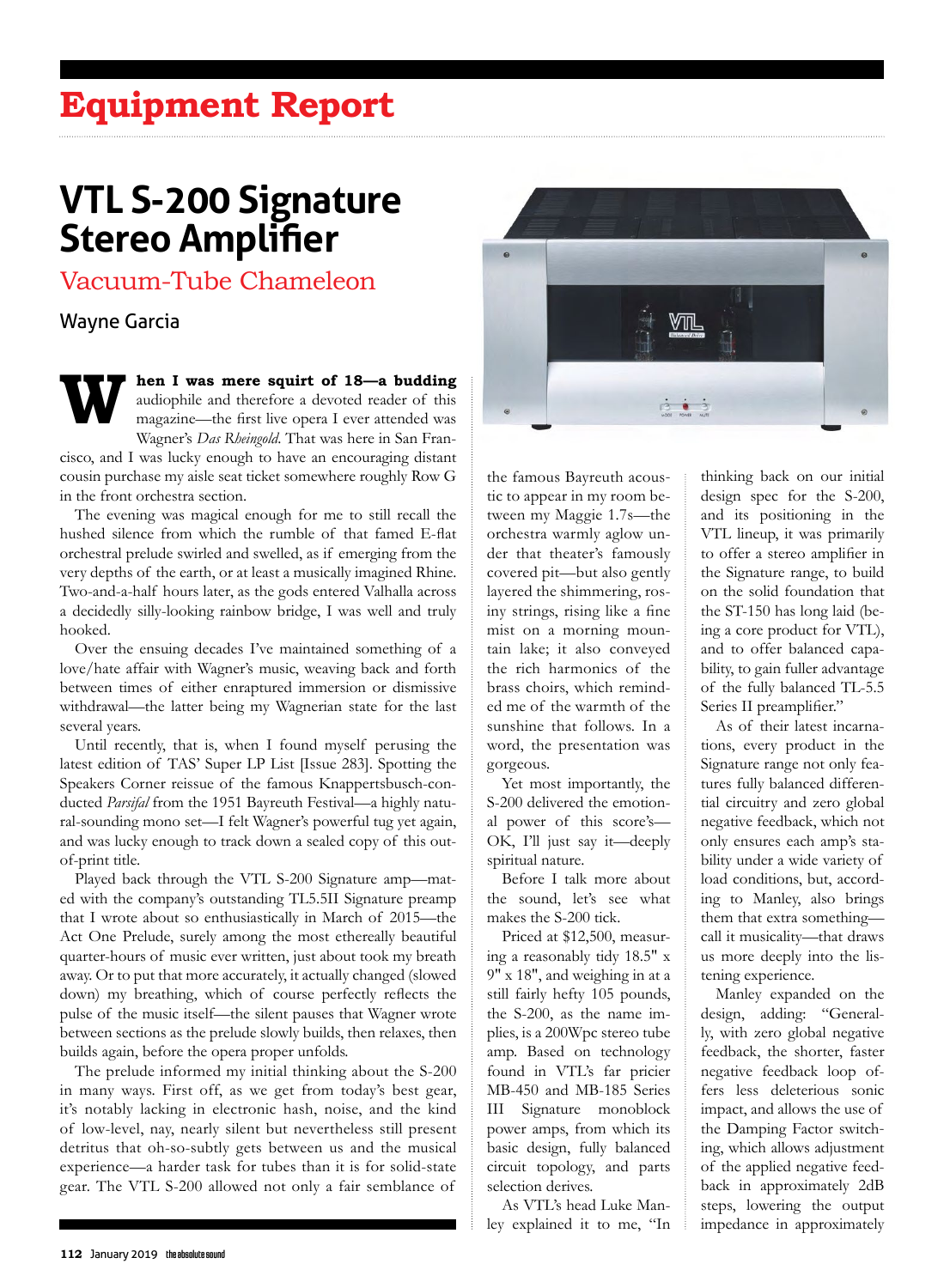## **Equipment Report VTL S-200 Signature Stereo Amplifier**

**Manley and his team have also done a most welcome job of making the S-200 relatively idiotproof for listeners who may want to enjoy the sound of vacuum tubes without the need to geek-out or otherwise futz around with them.**

 $\frac{1}{2}$ -ohm steps. Output impedance can be set to improve control of the loudspeaker loads, and to suit the listener's taste, with increasing loudspeaker control as the Damping Factor setting is increased, with slight loss of musical flow.

"We feel that this is a better approach than using output transformer taps, as we want to utilize the whole transformer for an efficient transfer of power without the high-frequency problems that typically result from tapping, and leaving part of the output transformer secondary unterminated."

The transformer itself is a proprietary interleaved-and-coupled balanced unit, designed for wider bandwidth (from –0dB at below 10Hz up to –1dB at 100kHz), stability, and zero ringing.

During his visit to my house, Luke and I experimented with the S-200's three damping factor settings: low, medium, and high. Given that the Mylar diaphragms of my Magnepan 1.7s are ultra-lightweight and unusually fast, the low setting proved to be the most musically natural, with the medium and high toggles adding levels of what I perceived as over-control and tightness to the sound that were immediately obvious and distinctly less musically satisfying. That said, although I've not had the chance to prove my guess, it's not much of a leap to imagine speakers with large dynamic drivers benefitting greatly from the ability to apply a tad more negative feedback to the circuit. Which is of course why it's an important key to this amp design's flexibility to begin with.

Manley further explained that the other differences between the Performance Series ST-150 and the Signature S-200 is that the S-200 has separate power supplies for the input and driver stages, which he says keep the image stable even under heavy load conditions and modulation at the output stage.

Furthermore, in order to ensure a constant output tube operating point, and to stabilize the critical power supplies—even under AC and main power supply fluctuations—the S-200 employs adjustable, precision-regulated bias and screen supplies, which are designed to increase tonal stability and overall sonic integrity, most especially under complex dynamic signal conditions.

 Manley and his team have also done a most welcome job of making the S-200 relatively idiot-proof for listeners—ahem, like me—who may want to enjoy the sound of vacuum tubes without having to geek-out or otherwise futz around with them.

No doubt, some tradition-



al tube-ophiles will balk at the S-200's auto-bias feature, which may add another layer to the circuit, and hence, some slight sonic compromise. Frankly, I can live with that (though you may not wish to). Because until the day when I have a lot more time on my hands, I prefer to listen to my gear rather than tinker with tubes or otherwise babysit the damn things.

Moreover—further aiding us non-technical types—in addition to the auto-bias feature, the S-200 offers comprehensive output-tube fault sensing in three redundant layers that protect the amp against bum output tubes. Deck-mounted LEDs signal to the user which tube may be causing the fault, and handy side-mounted (and easily removed) hatches allow easy tube access without the need to remove the entire top cage. Although I've experienced only a few tube glitches during my lengthy evaluation period, I can't begin to tell you how grateful I was for this thoughtful feature.

Another important design aspect of the S-200 is the ability to switch, via a front-panel Mode button, between tetrode and triode modes for the output tubes. This switching is managed by a microprocessor so that switching can be performed "on the fly" (unlike the ST-150 which required turning off the amplifier before switching between tetrode and triode). Although I've already stated my natural aversion to tinkering with gear, I must confess that I became a bit obsessed with listening back and forth to a wide range of music—from *Parsifal* to Hendrix, Sinatra to Bach—to hear exactly how each mode affected the music.

For a while I was convinced that the triode setting (which cuts the amp's output power in half, to 100Wpc) was my cup of vacuum-tube tea—more ethereal, breathy, warmly seductive, and deeper of soundstage. Especially with something like *Parsifal*—where the initial rise of the string sections was laid out with a remarkable sense of harmony, layered depth, and a rainbow of string colors—or, say, Jeff Buckley's famous cover of "Hallelujah," from *Live at Sin-é* [Columbia/Legacy LP], where